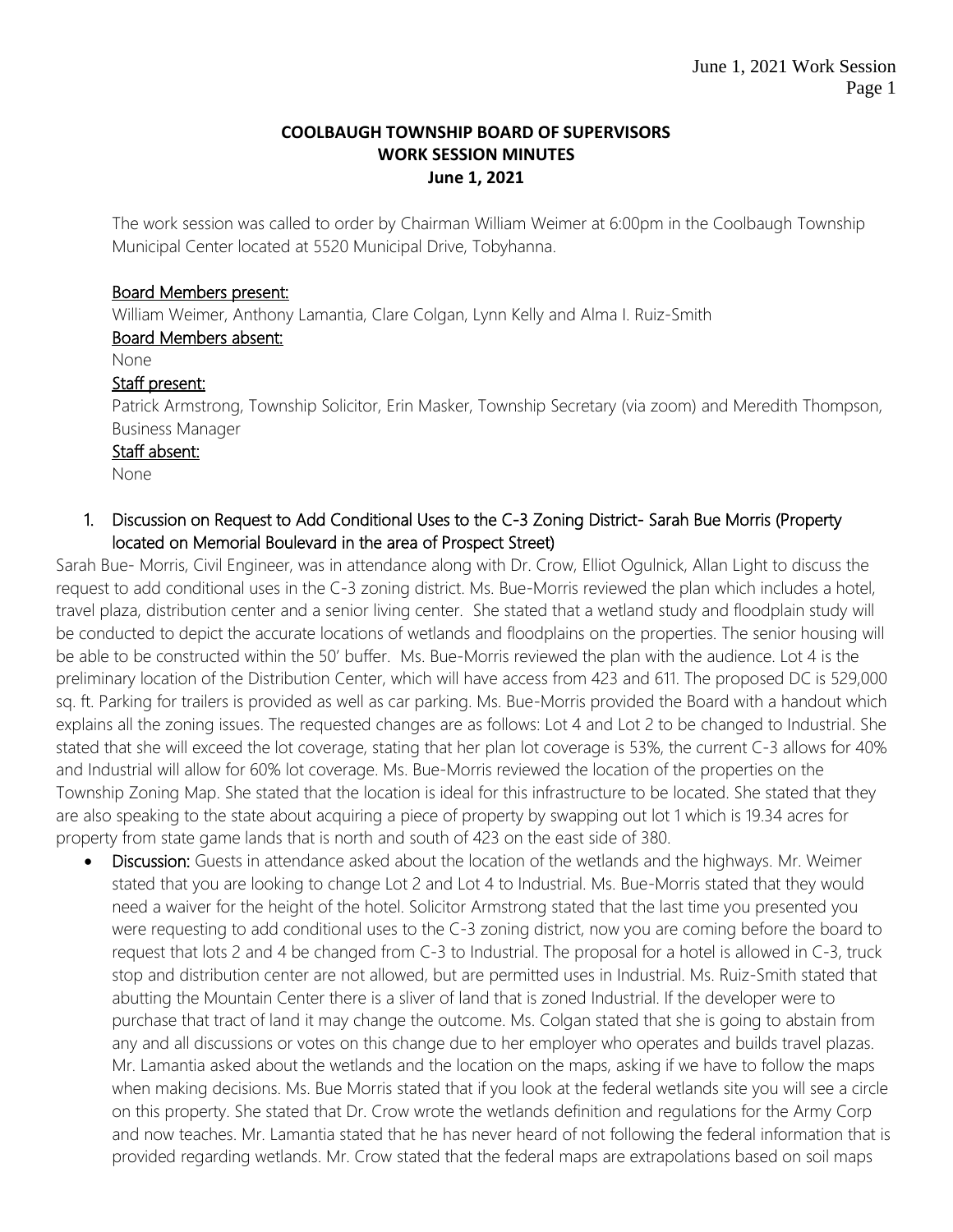and topographies. They will tell you that they cannot be used for site specific projects. He stated that is why delineations are conducted to determine the exact location of the wetlands. Dr. Crow discussed his education and history of studies which includes studies of over five million miles throughout every state except for Hawaii since 1968. When the maps are created they are using old mapping and aerial photos to determine the wetlands on the federal maps. He stated that he walked the property and that the soil and the predominate species are not consistent with wetlands and there is no evidence of hydrology. The thing that counts most is ground truth data based on three parameters: soil, vegetation and hydrology. Mr. Weimer stated that the three main things are water, soil and vegetation, stating that if one of those items are not found, then it cannot be considered a wetland, correct? Being advised by Mr. Crow that is correct. Solicitor Armstrong stated that he wants to make sure that everyone is on the same page. The developer is proposing a zoning change, and there is no wetland delineation at this point. He stated that when the time comes that a Land Development Plan is submitted, it will then be up to the developer's professionals and the Township professionals to review the delineation and all other items relating to the Land Development Plan. Solicitor Armstrong stated that this conversation has gone in many directions and thinks that it would be best to stay on topic with the requests that are before the Board. Ms. Bue-Morris stated that if the Township changes lots 2 and 4 to Industrial, we will still need the hotel and truck stop added as an allowed use or conditional use. Solicitor Armstrong reviewed the request and stated that he believes that the travel plaza is allowed in the Industrial zoned areas. Solicitor Armstrong asked if there is anything else that is being requested, being advised that they would like to move the shopping center and pharmacy to industrial and would like to request an increase in the height for the hotel. Solicitor Armstrong asked if the Board had any other questions, stating that he does not believe that the Board is in a position to move on this request with Mr. Weimer stating that he is not. Ms. Kelly stated that lots 2,3 & 4 are all proposed to be developed and are all C-3 zones, all development would require a change of some kind, not one part of the development can be constructed without a change. The C-3 zone is commercial village zone designed to have commercial friendly development next to residents. There are a lot of residents in the area that have been there for years. The development proposed will affect their quality of life through air pollution, noise pollution, traffic and lighting as well as potential water issues with the creek. She stated there is industrial property located on Route 611 that is zoned for the proposed development that you are presenting. Ms. Kelly expressed her concerns with the wetlands and stated that there are extreme costs affiliated with dealing with soil from wetlands. Ms. Kelly discussed the HOPs that will need to be obtained as well as the possible traffic lights that will be required. Ms. Ruiz-Smith stated that under C-3 and C-1 hotels are allowed stating that if they choose to not make the hotel higher, then they would be able to build it without any changes and would be compliant. She stated that not the entire project would be an issue based on the current zoning ordinance. Mr. Weimer stated that the biggest concern is the potential for spot zoning and stated that the developer should be working within the guidelines that are currently in place with what is allowed. Mr. Weimer stated that he doesn't believe that the Board can change the zoning to Industrial. He stated that you can see the passion of the members of the Board to make sure that the choices that are made are in the best interest of the community.

Kelsey Beehler-Hovi: Ms. Hovi stated that with respect to soap boxing, the gentleman was allowed to speak on wetlands for a long period of time. She stated that just because he wrote the definition doesn't mean that he can change it to benefit others. There are people that are walking the game lands that can tell you where the wetlands are located and asked that an unbiased determination be made when the time comes. She stated that this project is a cancer that the community does not need. She asked that the Supervisors cut out this cancer and squash it. It doesn't benefit us as a community, you are taking away game lands and disrupting creeks. She stated that we don't need this and there are plenty of jobs down the street. She stated that it will lower the property taxes by lowering the property values. She hopes that the Board understand that the community doesn't need this, it is cancer, cut it out and be done with it.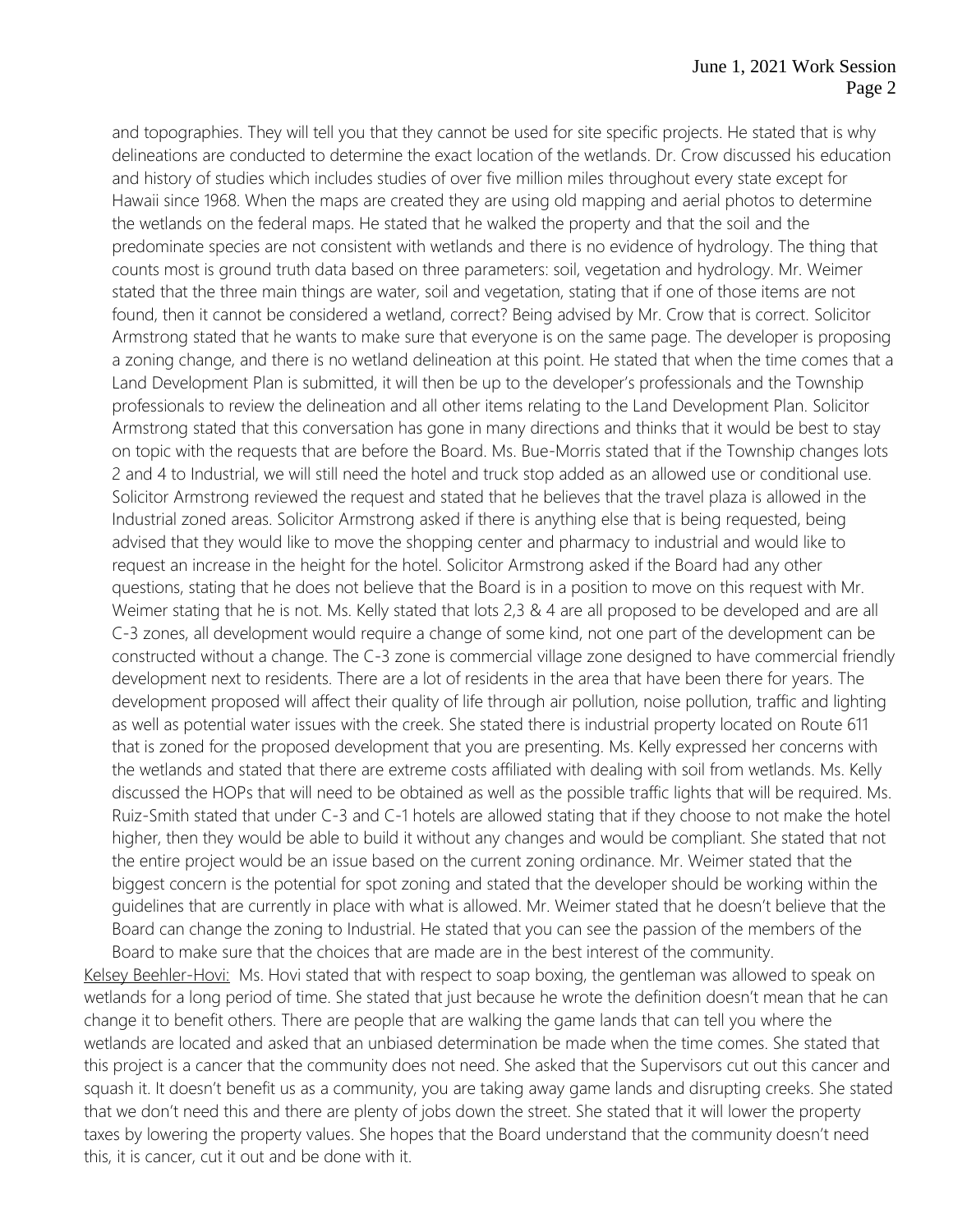Russell Oister: Uses the land in Tobyhanna for 55 years, stating that some of these changes will not affect him in the long run, but stated that he knows the Tobyhanna creek and Humler's Run. We say that the discussion is only about zoning, it is about the development. He lives between Reading and Philadelphia and is on the sewer authority and planning commission. If the law says that they have the right to do it they can, changes are only allowed for undue hardship. The main concern is the quality of life and environmental issues. Stand firm and don't grant waivers, and ask for a plan without waivers needed. He stated that someone else should be involved with the delineation as well as the proper professionals advising you.

Bill Leonard: Tobyhanna Conservation Assn- Retired Civil Engineer stated that the Tobyhanna Conservation Assn. is concerned with water quality, stating that Tobyhanna Creek is a high quality cold water fishery that is wetlands bound. He stated that Humler's Run has come a long way and that they have been working with the Tobyhanna Army Depot on cleanup. He stated that they should have to maintain 150' buffer and stated that the NPDES may require even more. There are state game lands and stated that the game commission usually requires a 4 to 1 swap, for every acre that they will give you, you will have to give them four acres. He expressed concerns with water runoff from the distribution center, road runoff, deicing materials from the trucks and oils that will run off from the Distribution center. He stated that their main concern is the impact on Tobyhanna Creek.

Sharon Beehler: Stated that she would like to comment on the zoning change request, stating that the zoning was put into place for a reason. She stated that the traffic will be as bad as Mount Pocono five points. We need to be concerned with the quality of life of the residents. She stated that the residents will not benefit from the zoning changes; it will be the developers and the land owners.

Allan Light: donated 22 acres back to the town for the wildlife stating that if the public is not happy with the plan, we will just walk away.

A gentleman that did not state his name asked that the Board read the opening lines of the C-3 zoning ordinance, Mr. Weimer read the following: The Commercial Village District recognizes those areas in Coolbaugh Township that have developed as a mix of residential and commercial uses, such as the villages of Tobyhanna and Pocono Summit. The intent of the district is to continue the development of such areas while maintaining the neighborhood commercial village atmosphere.

Joseph Rogan: Agreed with Mr. Weimer that the lack of industrial zoned properties in the area makes the request difficult to be accommodated. He does not believe that this project will benefit the township in keeping with the surrounding areas. He believes that this presentation was a hot mess and he believes that the vote should weigh heavily on the no.

Kelsey Beehler-Hovi: Stated that she believes that there would be more opposition in the room had the meeting time not been changed at the last minute, being advised by Mr. Weimer that the time was not changed; Facebook gave you the wrong information.

A gentleman that did not identify himself stating that there are questions on sewage, stormwater runoff, traffic flow, there are so many questions that have not been addressed. He stated that a friend of his made him aware that the state game lands are on a 99 year lease which has not been addressed. He stated that it is not a good location, stating that his property borders the driveway and he would like to see this project stopped.